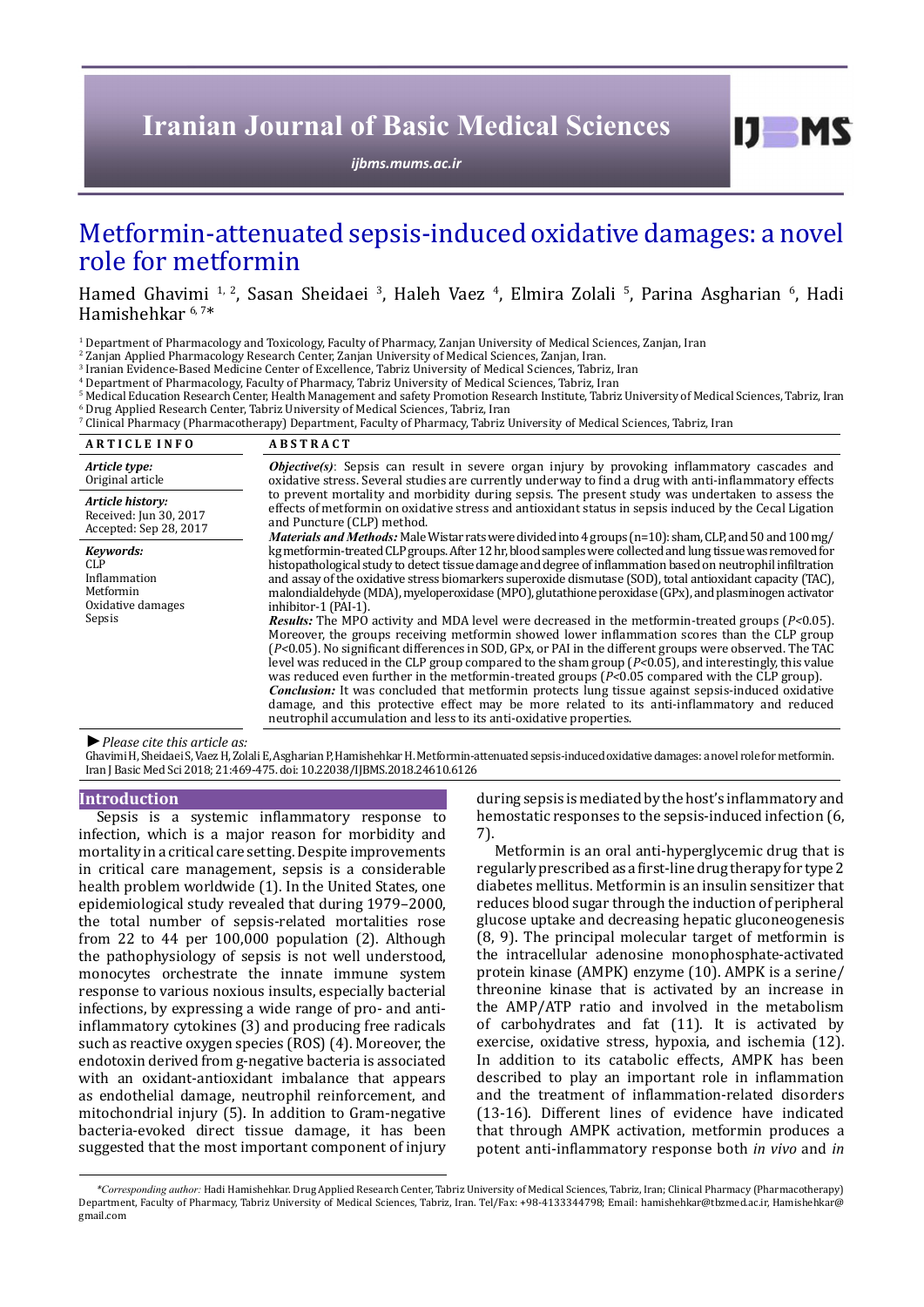*vitro* (16-19). It has also been reported that metformin attenuated hepatic inflammation in human and animal models of nonalcoholic steatohepatitis with attenuating tumor necrotic factor-alpha (TNF-α)-induced proinflammatory response in the liver (20-22). In addition, researchers reported that metformin protected the liver against early damage caused by post-surgical sepsis and blunted LPS-induced damage (16). Interestingly, Tsoyi *et. al.* showed that metformin decreased the expression of LPS-induced inflammatory genes and proinflammatory cytokines *in vitro* (18). Furthermore, the protective effects of metformin on LPS-induced innate immunity in rat hearts were recently demonstrated (23).

The experimental model of sepsis is a useful tool for investigating the beneficial effects of drugs during sepsis and for identifying potential new therapies to reduce sepsis-associated morbidity and mortality. Cecal Ligation and Puncture (CLP) is a model of polymicrobial sepsis, characterized by the presence of multiple enteric species within 18–20 hr, which closely emulates human polymicrobial sepsis (24). The present study investigated the influence of metformin on oxidativestress biomarkers and histopathological changes of lung tissue in the rat model of CLP.

## **Materials and Methods**

## *Animals*

Male Wistar rats (weight range: 270–300 g) were bought from Razi Institute, Tehran, Iran. The animals were kept at controlled ambient temperature (23±2 ° C) in a standard polypropylene cage (four rats per cage), and housed under a 12 hr light/dark cycle with access to food and water *ad libitum*. Afterward, the rats were randomly allocated into four experimental groups (n=10). All experiments were carried out according to guidelines for the care of laboratory animals by the research affairs of Tabriz Medical Sciences University.

## *Grouping*

Forty male Wistar rats were randomly allocated into four groups: sham-operated group, CLP group, and CLP operated group receiving metformin (50 and 100 mg/ kg). Needless to say that the chosen dose of metformin was selected based on the previous studies (17, 25).

## *Drug administration*

Metformin (Osveh Pharmaceutical Inc., Tehran, Iran) was dissolved in normal saline and injected intraperitoneally (IP) at a volume of 0.5 ml 2 hr after completion of the surgery. Under the same conditions, the sham-operated and the CLP groups received 0.5 ml normal saline.

## *Cecal ligation and puncture*

For the CLP operation, animals were anesthetized with IP administration of ketamine and xylazine (90 and 10 mg/kg body weight, respectively). A 2-cm incision was made in the lower abdomen to expose the cecum. The cecum was externalized and ligated with 4-0 silk just below the ileocecal valve. The cecum was punctured once in the middle with a sterile 18-gauge needle. In order to ensure that the wound was patented, the cecum was squeezed to extrude a small amount of stool into the peritoneal cavity. The cecum was placed back and the abdominal cavity was then closed with sutures. Rats were resuscitated with subcutaneous injection of normal saline (3 ml/100 g body weight, 37 ° C) follow by 15 min incubation at 37 ° C. The sham-operated control animals were treated in an identical manner, but no surgical manipulation of the cecum was performed (24). 12 hr after CLP, rats were euthanized by an overdose of pentobarbital and after blood sampling through cardiac puncture, the lungs were harvested and rinsed in cool normal saline. One part of the harvested lungs was used for histological examination and the other parts were kept at -70 ° C for biochemical analysis.

## *Histopathological study*

For the histopathological study, immediately after harvesting the pulmonary tissue, it was fixed in a 10% formalin solution for 24 hr, dehydrated by an increasing concentration of alcohol series, and cleared by xylene series. After histological processing, the tissue was fixed in paraffin and split to a thickness of 4 μm using a microtome. The lung sections were stained with hematoxylin-eosin (H&E). After staining, an experienced pathologist blinded to treatment evaluated the lung processed samples under light microscopy and scored them based on the degree of inflammation and neutrophil infiltration. The severity of tissue injury was scored as follows: 1: normal; 2: mild; 3: moderate; and 4: severe.

## *Determination of plasma plasminogen activator inhibitor (PAI) level*

Plasma plasminogen activator inhibitor (PAI) level sustainably rises following sepsis and confers a worse prognosis. In order to evaluate the PAI plasma level, blood samples were collected in heparinized tubes 12 hr after the CLP via cardiac puncture. The samples were centrifuged at 2000 rpm for 10 min and the plasma separated and stored at –70 ° C. PAI-1 levels were quantified by a highly sensitive rat ELISA kit (Glory Sciences, USA), according to the manufacturer's instructions and the results were presented as ng/ml.

## *Determination of malondialdehyde (MDA) level of plasma and lung tissue*

MDA, which is the main by-product of polyunsaturated fatty acid oxidation, is a known biomarker of lipid peroxidation principally induced by ROS. The MDA concentration in plasma and lung tissue was determined using the Thiobarbituric Acid-Reactive Substance (TBARS) assay. In this method, MDA reacts with thiobarbituric acid to produce a pink color and its absorbance is measured spectrophotometrically at 532 nm. The MDA level was expressed as nmol/ml tissue extract normalized to protein content of the sample (nmol/ml tissue extract/mg protein) for tissue MDA and nmol/ml of plasma for plasma MDA (26).

## *Determination of myeloperoxidase (MPO) activity of lung tissue*

MPO activity, a unique marker of neutrophil inflammation, was measured according to the method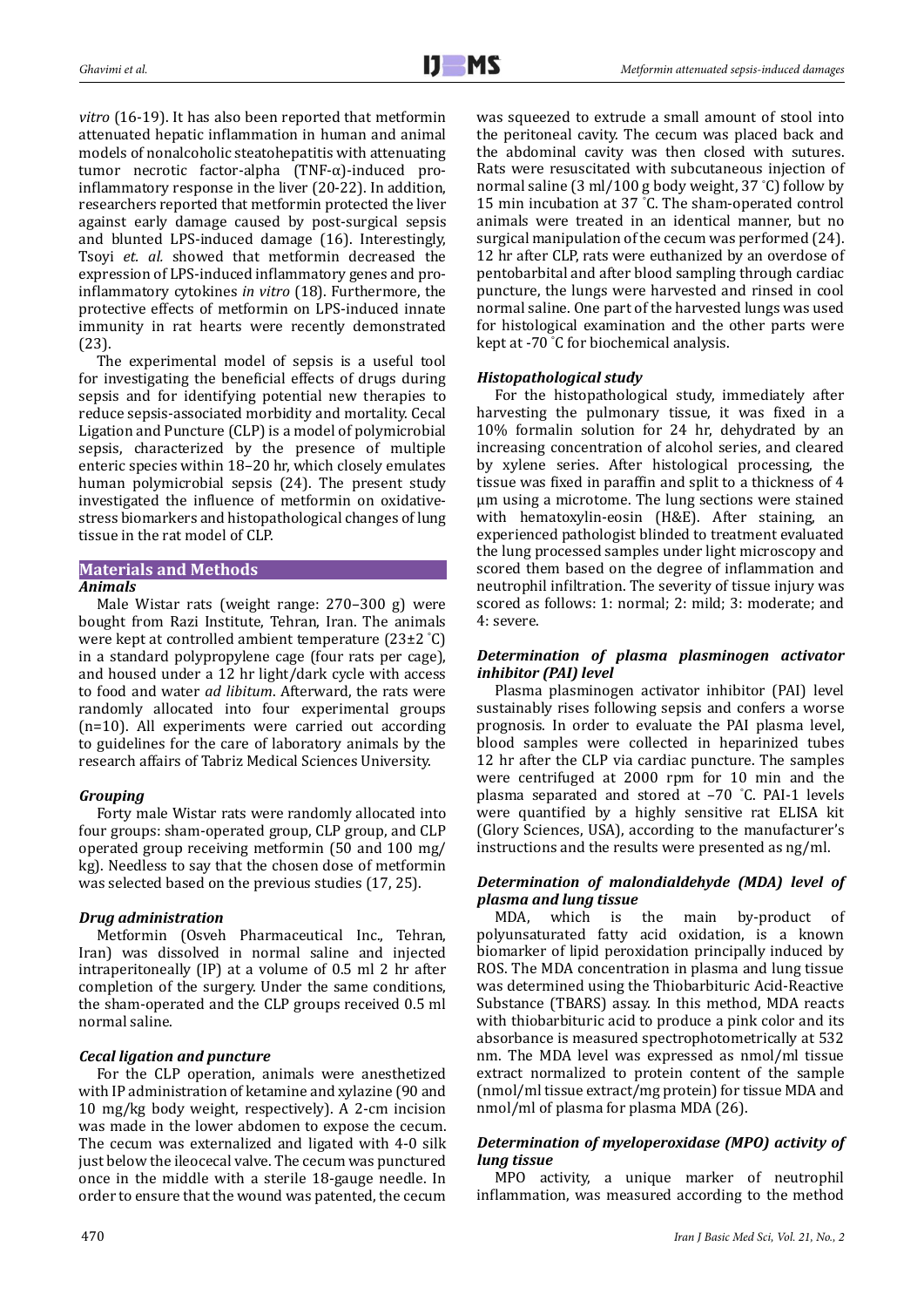of Bradley *et al.* (27). In brief, the lung tissue was homogenized in a solution containing  $0.5\%$  (w/v) hexadecyl-trimethyl-ammonium-bromide (HTAB) dissolved in 50 mM potassium phosphate buffer (pH=6) in an ice bath using a Polytron homogenizer (50 mg tissue/ml; 3 min at 8500 rpm). The homogenate was freeze-thawed three times and sonicated for 10 sec, then centrifuged at 4500 rpm at 4 ° C for 45 min. The supernatant (100 μl) or standard (Sigma, Germany) was added to 2.9 ml of phosphate buffer  $(50 \text{ mM}; \text{ pH=6})$  including  $0.167$ mg/ml of O-dianisidine dihydrochloride and 0.0005% hydrogen peroxide. Five mins later, the reaction was stopped after addition of 0.1 ml of 1.2 M hydrochloric acid and absorbance was measured spectrophotometrically (Cecil 9000, Cambridge, UK) at 400 nm. MPO activity was defined as the quantity of enzyme degrading 1 μmol peroxide/min at 37 ° C. Values are expressed as units of MPO activity per mg weight of wet tissue (U/mg).

## *Determination of superoxide dismutase (SOD) level of lung tissue*

Superoxide is a component of antioxidant response and catalyzes the conversion of superoxide anions to hydrogen peroxide. To determine the SOD level, the rat lung tissues were homogenized in a KCl solution and then centrifuged and the supernatants were used for SOD assay according to the method of Paoletti *et al.* (28). In this method, superoxide anion is generated from molecular oxygen in the presence of Ethylenediaminetetraacetic acid (EDTA), manganese (II) chloride, and mercaptoethanol. Nicotinamide adenine dinucleotide phosphate (NADPH) oxidation is linked to the availability of superoxide anions in the medium. The change in absorbance at 340 nm was monitored spectrophotometrically. The enzyme activity was reported as units per ml of extract normalized to protein content of the sample (unit/ml tissue extract/ mg protein).

## *Determination of glutathione peroxidase (GPx) level of lung tissue*

GPx plays a major role in the regulation of inflammatory processes, including protection against ROS. GPx activity was measured according to the method of Paglia and Valentine (29). The lung tissues were homogenized in a KCl solution and were then centrifuged and the supernatants were used for GPx assay. GPx catalyzes the oxidation of glutathione by cumene hydroperoxide. In the presence of glutathione reductase and NADPH, the oxidized glutathione is reduced with a concomitant oxidation of NADPH to NADP+. Tissue GPx was measured by the Randox commercial kit and the change in the absorbance at 340 nm was monitored spectrophotometrically. Activity was given in units per ml of extract normalized to protein content of the sample (unit/ml tissue extract/mg protein).

## *Determination of total antioxidant capacity (TAC) of whole blood*

In this assay, 2,2'-azinobis-(3-ethylbenzothiazoline-6-sulfonate) (ABTS) is incubated with a peroxidase (metmyoglobin) and  $H_2O_2$  to produce the radical cation of ABTS. This species has a relatively stable blue-green color, which is measured at 660 nm. Sample antioxidants



**Figure 1.** The histopathological examination of the lung tissue based on inflammation scores 12 hr after CLP. Metformin was administrated 2 hr after completion of the CLP surgery (50 and 100 mg/kg, IP). Data are expressed as mean±SD (n=10). \**P<*0.01 from the sham group; #*P<*0.05 from control group using one way ANOVA with Tukey's *posthoc* test

### *Statistical evaluation*

Data are expressed as mean±SD. The normal distribution of data was evaluated by Kolmogorov– Smirnov test. One-way ANOVA was used to find out differences between the groups. In the case of significant difference in ANOVA analysis, Tukey *post hoc* test was performed. Differences were considered significant at *P*<0.05.

### **Results**

## *Histopathological study*

Semi-quantitative data analysis of histopathological examinations of sections taken from lung tissue is demonstrated in Figure 1. Significant differences were found in the control group in comparison to the sham group, which represent the CLP procedureinduced tissue damage and inflammation (*P*<0.05). Metformin treatments (50 and 100 mg/kg) reduced the inflammation score compared to the control group (*P*<0.05).

#### *Plasma concentration of PAI-1*

The plasma concentrations of PAI-1 in the different groups were determined using the ELISA method 12 hr following the CLP. As depicted in Figure 2, there were no significant different current in significant differences between the different groups in  $15\pi$ 



was administrated 2 hr after completion of the CLP surgery (50 and 100 mg/kg, IP). Data are expressed as mean±SD (n=10) and analyzed by one way ANOVA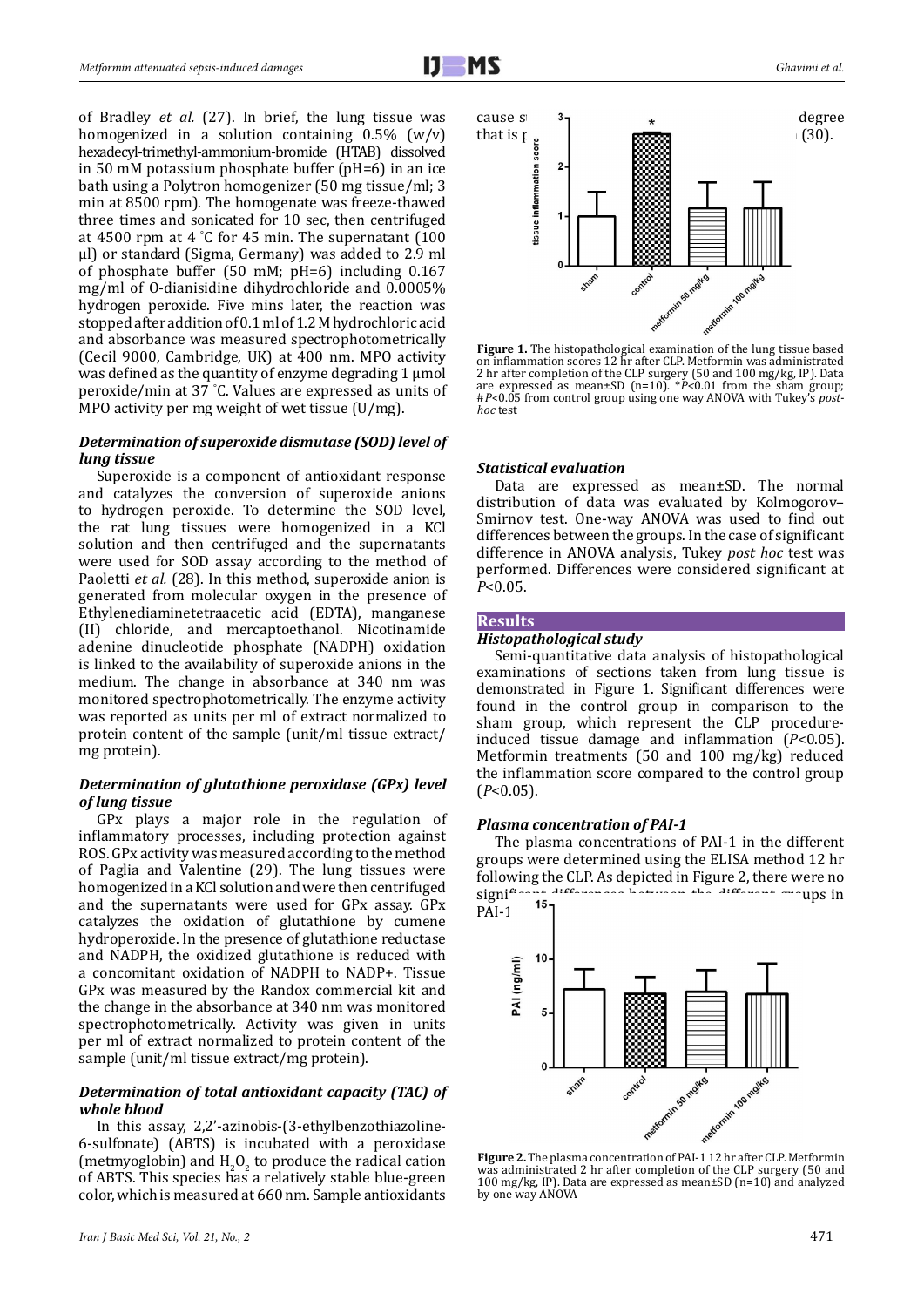



#### *Plasma and pulmonary MDA concentrations*

MDA concentrations in the lung tissues of different groups and in plasma are presented in Figure 3. CLP in the control group significantly increased the MDA content in tissues as compared with the sham group (*P*<0.05, Figure 3a). Metformin (in both doses) attenuated the CLP-induced increase in MDA levels compared to the control group; however, the reduction did not reach a significant level (*P*>0.05, Figure 3a). There was no difference in MDA plasma concentration between the groups (Figure 3b).

#### *Pulmonary MPO activity levels*

The CLP-induced pulmonary injury was accompanied by increased MPO activity, which is a sign of neutrophil infiltration. 12 hr after the operation, MPO levels were significantly higher in the control group than in the sham group (*P*<0.05, Figure 4). The effect of metformin on MPO activity was also examined at this time point. Metformin at the doses of 50 and 100 mg/kg significantly suppressed the elevation of MPO activity (*P*<0.05).

#### *Pulmonary GPx and SOD Levels*

The effect of the CLP procedure and metformin<br>treati treating treating treating treating treating treating treating treating treaty to the CLP procedure and methods.



**Figure 4.** The myeloperoxidase activity (MPO) of lung tissues 12 hr after CLP. Metformin was administrated 2 hr after completion of the CLP surgery (50 and 100 mg/kg, IP). Data are expressed as mean± SD (n=10). \**P<*0.05 from the sham group; #*P<*0.05 from control group using one way ANOVA with Tukey's *post-hoc* test



**Figure 5.** The Glutathione Peroxidase (GPx) activity of lung tissues 12 hr after CLP. Metformin was administrated 2 hr after completion of the CLP surgery (50 and 100 mg/kg, IP). Data are expressed as mean±SD (n=10) and analyzed using one way ANOVA

were evaluated. As is summarized in Figures 5 and 6, respectively, there were no significant differences between groups in tissue SOD and GPx enzyme activity (*P*>0.05).

#### *TAC of blood*

The results revealed a significant decrease in the blood TAC levels of the control group compared to the shar  $0.5$  $\mathsf{char}_{\mathcal{F}}$  **0.5<sub>1</sub> P** 



**Figure 6.** The Superoxide Dismutase (SOD) activity of lung tissues 12 hr after CLP. Metformin was administrated 2 hr after completion of the CLP surgery (50 and 100 mg/kg, IP). Data are expressed as mean ± SD (n=10) and analyzed using one way ANOVA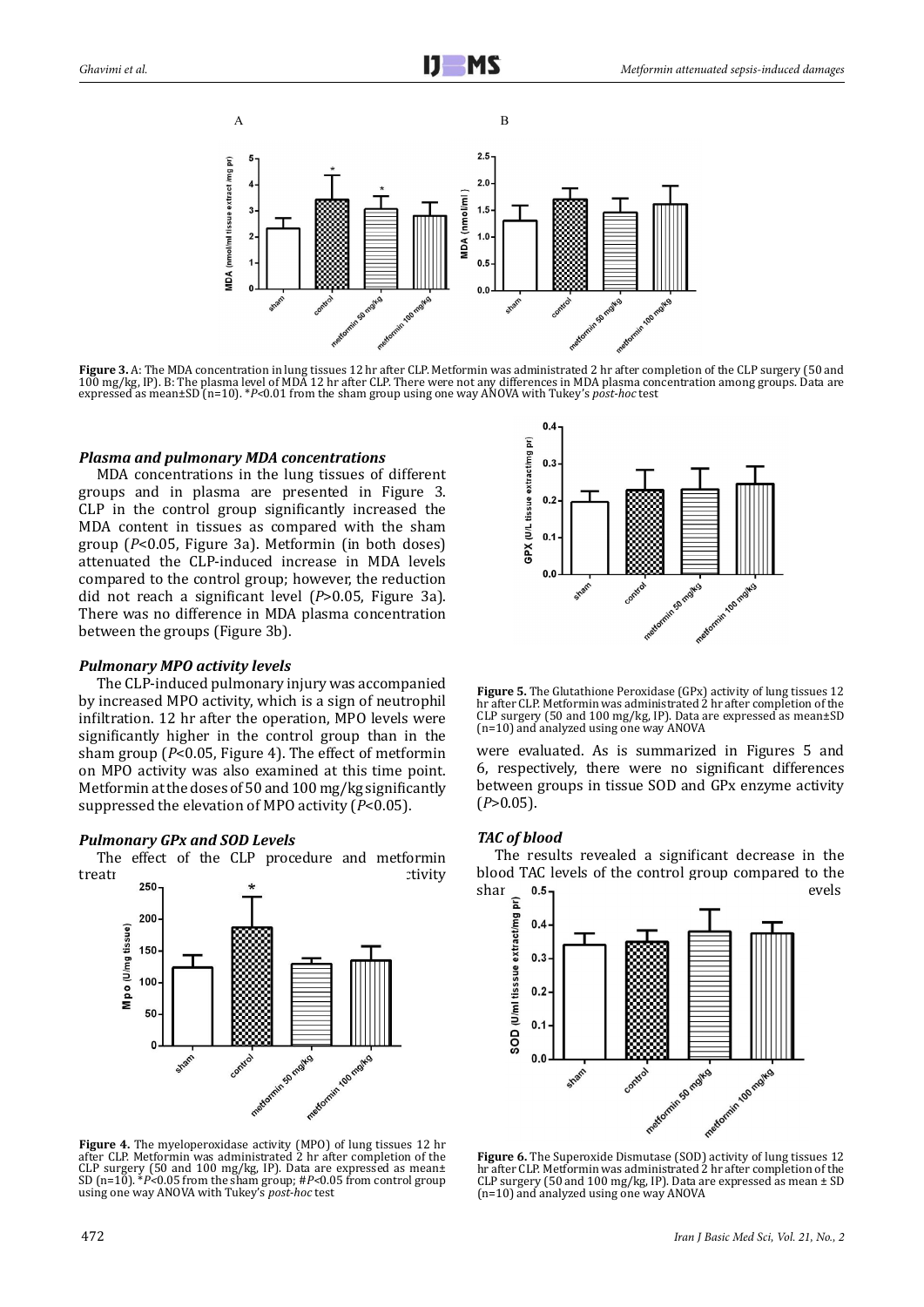

**Figure 7.** Total antioxidant capacity (TAC) of blood 12 hr after CLP. Metformin was administrated 2 hr after completion of the CLP surgery (50 and 100 mg/kg, IP). Data are expressed as mean±SD (n=10). \**P<*0.05 from the sham group; #*P<*0.05 from control group using one way ANOVA with Tukey's *post-hoc* test

were significantly reduced in the blood of rats treated with metformin compared to the control group (*P*<0.05, Figure 7).

## **Discussion**

In line with our efforts to find new indications for old drugs (31, 32) in sepsis management, the effects of two different doses of metformin (50 and 100 mg/kg) on a rat model of polymicrobial sepsis were investigated. The results demonstrated the salutary properties of metformin in an animal model of sepsis. Metformin significantly improved CLP-induced pulmonary histological damage, hampered lipid peroxidation, and diminished neutrophil infiltration, which is indexed as decreased MPO activity. Moreover, the reduction of CLP-induced pulmonary injury by metformin was associated with the decreased leucocyte infiltration observed in the histological inspection. The most suitable animal model of sepsis, the CLP, was used in this study, as it appears to be the most representative of the clinical situation of human sepsis (24).

Sepsis results from the immense triggering of the body's immunity mechanisms by invading microorganisms which is characterized by an extensive inflammatory response (33), multiorgan dysfunction, and tissue ischemia/reperfusion Previously, it has been reported that metformin has beneficial effects on endotoxin-induced liver and heart injuries (16, 23) and improves survival in a mouse model of lethal endotoxemia (18). The current findings were in accordance with the results of studies on the anti-inflammatory effects of metformin. Despite accumulating data concerning the anti-inflammatory role of metformin, its exact mechanism(s) at the cellular level is not clearly known.

Increased rates of lipid peroxidation and MPO are found in rats with sepsis. MPO is stored in some immune cells, such as neutrophils. The infiltration and activation of neutrophils produce a large number of detrimental components (e.g., ROS), leading to the exacerbation of inflammation. With respect to the current findings, metformin is able to significantly reduce MPO activity in pulmonary tissue. This result is inconsistent with those of another study, which indicated that metformin reduced MPO activity in the left ventricle of rats following an isoproterenol-induced myocardial infarction (17). Another role of ROS in the progression of inflammation and detrimental tissue injury was expressed on the raised tissue MDA level, which was significantly reduced by metformin. This inhibition of MDA generation and lipid peroxidation may help to ameliorate pulmonary damage induced by sepsis.

SOD over-activation in conditions like inflammation and sepsis causes the accumulation of  $H_2O_2$ , which can generate hydroxyl radicals (OH) (35). However, in the current study, SOD was not increased following 12 hr after CLP in the septic group compared to the sham group. Moreover, GPx protects cytosolic organelles from oxidative damage by converting  $H_2O_2$  to water and preventing lipid peroxidation (36). The absence of any change in GPx levels found in this study may correlate with the SOD results. It is supposed that, since the amount of  $H_2O_2$  was not increased because of any changes in SOD levels, the GPx values remained unchanged. Considering these results, it seems that the mechanism of metformin in reducing sepsis-induced lung injuries is based more on reducing the accumulation of neutrophils and MPO activity and less on antioxidative and radical scavenging effects.

In the present study, TAC, an index of antioxidant defense, was used for the widest assessment of oxidative status. Changes in TAC levels in patients with severe sepsis remain controversial. Some studies have suggested that the TAC of serum reflects the severity of illness in patients with severe sepsis (37-39). According to the current results, serum TAC levels declined in both the control and the metformin-treated groups. In sepsis, the major pathophysiological challenge, rather than the pathogen itself, is the host's inflammatory response to the pathogen (37, 39, 40). The reason for lower TAC is not clear but it seems that as inflammatory and oxidative factors increase, TAC also increases in parallel in order to compensate (39). The decrease in TAC amount in metformin-treated groups may be justified because of lower oxidative and inflammatory stress.

PAI levels were significantly higher in septic shock and severe sepsis patients (41). Metformin was demonstrated to be a potent inhibitor of the expression of PAI (42); however, this result is not supported by the current study. This difference in results can be attributed to differences in metformin dose, time, and route of administration or differences in the sepsis induction method.

Based on the results obtained in different studies, metformin has been proven to be beneficial against inflammatory conditions (19, 43). AMPK dependent/ independent pathways are involved in the beneficial effect of metformin. A study demonstrated that in macrophages, the activation of AMPK by metformin resulted in the attenuation of the expression of LPSinduced pro-inflammatory cytokines and mediators (14).

It is known that sepsis interrupts mitochondrial ATP production in response to mitochondrial oxidative damage (44), and metformin can modulate this process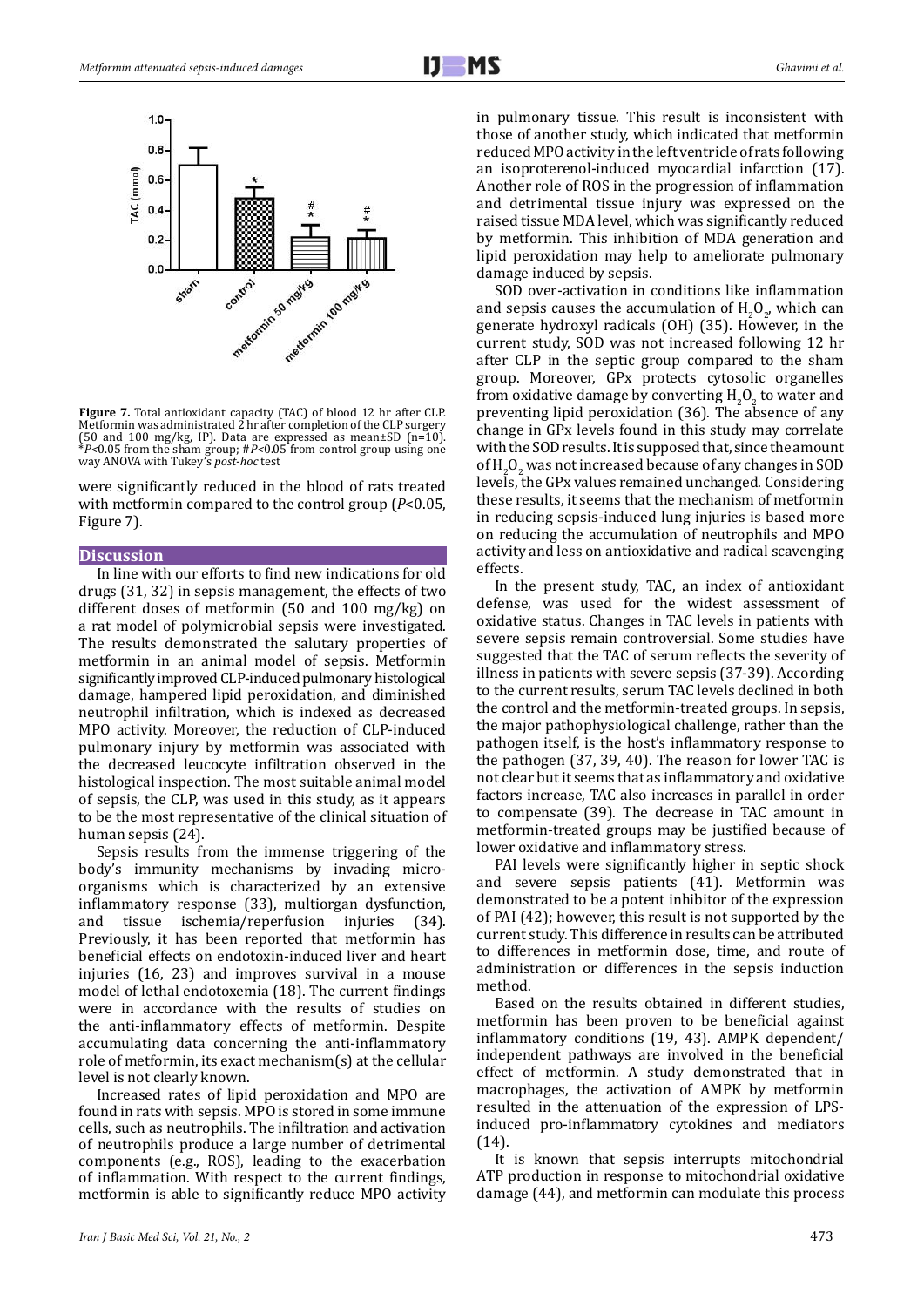by activating AMPK. Hence, AMPK is a potential target that protects cells from mitochondrial injury and attenuates inflammation. Further studies are necessary to determine whether these early promising results utilizing metformin and other AMPK activators are beneficial in controlling sepsis in clinical application.

The anti-inflammatory effects of metformin were presented by this study and other research however, because of the risk of metabolic acidosis induced by metformin especially in sepsis status, we will need more evidence about the safety issue of metformin in sepsis to use this drug clinically.

#### **Conclusion**

It is concluded that metformin protects lung tissue against sepsis-induced oxidative damage, and this protective effect may be related more to its antiinflammatory and decreasing neutrophil accumulation and less to its anti-oxidative properties.

## **Acknowledgment**

The results presented in this paper were part of a student thesis. The authors would like to thank Drug Applied Research Center, Tabriz University of Medical Sciences, Tabriz, Iran, for financial support.

#### **References**

1. Kissoon N, Carcillo JA, Espinosa V, Argent A, Devictor D, Madden M, *et al*. World Federation of Pediatric Intensive Care and Critical Care Societies: Global Sepsis Initiative. Pediatric critical care medicine : Pediatr Crit Care Med 2011; 12:494- 503.

2. Martin GS, Mannino DM, Eaton S, Moss M. The epidemiology of sepsis in the United States from 1979 through 2000. N Engl J Med 2003; 348:1546-1554.

3. Remick DG. Pathophysiology of sepsis. Am J Pathol 2007;170:1435-1444.

4. Chabot F, Mitchell JA, Gutteridge JM, Evans TW. Reactive oxygen species in acute lung injury. Eur Respir J 1998; 11:745- 757.

5. Andrades ME, Ritter C, Dal-Pizzol F. The role of free radicals in sepsis development. Front Biosci 2009; 1:277-287.

6. Strassheim D, Park JS, Abraham E. Sepsis: current concepts in intracellular signaling. Int J Biochem Cell Biol 2002; 34:1527- 1533.

7. Jagneaux T, Taylor DE, Kantrow SP. Coagulation in sepsis. Am J Med Sci 2004; 328:196-204.

8. Galuska D, Nolte LA, Zierath JR, Wallberg-Henriksson H. Effect of metformin on insulin-stimulated glucose transport in isolated skeletal muscle obtained from patients with NIDDM. Diabetologia. 1994; 37:826-832.

9. Hundal HS, Ramlal T, Reyes R, Leiter LA, Klip A. Cellular mechanism of metformin action involves glucose transporter translocation from an intracellular pool to the plasma membrane in L6 muscle cells. Endocrinology 1992; 131:1165- 1173.

10. Zhou G, Myers R, Li Y, Chen Y, Shen X, Fenyk-Melody J, *et al*. Role of AMP-activated protein kinase in mechanism of metformin action. J Clin Invest 2001; 108:1167-1174.

11. Hardie DG. AMP-activated protein kinase: an energy sensor that regulates all aspects of cell function. Genes Dev 2011; 25:1895-1908.

12. Li J, McCullough LD. Effects of AMP-activated protein kinase in cerebral ischemia. J Cereb Blood Flow Metab 2010; 30:480-492.

13. Sag D, Carling D, Stout RD, Suttles J. Adenosine 5'-monophosphate-activated protein kinase promotes macrophage polarization to an anti-inflammatory functional phenotype. J Immunol 2008; 181:8633-8641.

14. Nath N, Khan M, Paintlia MK, Singh I, Hoda MN, Giri S. Metformin attenuated the autoimmune disease of the central nervous system in animal models of multiple sclerosis. J Immunol 2009; 182: 8005-8014.

15. Hattori Y, Suzuki K, Hattori S, Kasai K. Metformin inhibits cytokine-induced nuclear factor kappaB activation via AMPactivated protein kinase activation in vascular endothelial cells. Hypertension 2006;47:1183-1188.

16. Bergheim I, Luyendyk JP, Steele C, Russell GK, Guo L, Roth RA, *et al*. Metformin prevents endotoxin-induced liver injury after partial hepatectomy. J Pharmacol Exp Ther 2006; 316:1053-61.

17. Soraya H, Farajnia S, Khani S, Rameshrad M, Khorrami A, Banani A, *et al*. Short-term treatment with metformin suppresses toll like receptors (TLRs) activity in isoproterenolinduced myocardial infarction in rat: are AMPK and TLRs connected? Int Immunopharmacol 2012; 14:785-791.

18. Tsoyi K, Jang HJ, Nizamutdinova IT, Kim YM, Lee YS, Kim HJ, *et al*. Metformin inhibits HMGB1 release in LPS-treated RAW 264.7 cells and increases survival rate of endotoxaemic mice. Br J Pharmacol 2011; 162:1498-1508.

19. Isoda K, Young JL, Zirlik A, MacFarlane LA, Tsuboi N, Gerdes N, *et al*. Metformin inhibits proinflammatory responses and nuclear factor-kappaB in human vascular wall cells. Arterioscler Thromb Vasc Biol 2006; 26:611-617.

20. Lin HZ, Yang SQ, Chuckaree C, Kuhajda F, Ronnet G, Diehl AM. Metformin reverses fatty liver disease in obese, leptindeficient mice. Nat Med 2000; 6:998-1003.

21. Marchesini G, Brizi M, Bianchi G, Tomassetti S, Zoli M, Melchionda N. Metformin in non-alcoholic steatohepatitis. Lancet 2001; 358:893-894.

22. Nair S, Diehl AM, Wiseman M, Farr GH, Jr., Perrillo RP. Metformin in the treatment of non-alcoholic steatohepatitis: a pilot open label trial. Aliment Pharmacol Ther 2004; 20:23-28. 23. Vaez H, Rameshrad M, Najafi M, Barar J, Barzegari A, Garjani A. Cardioprotective effect of metformin in lipopolysaccharideinduced sepsis via suppression of toll-like receptor 4 (TLR4) in heart. Europ jof pharmacol 2015; 772:115-123.

24. Rittirsch D, Huber-Lang MS, Flierl MA, Ward PA. Immunodesign of experimental sepsis by cecal ligation and puncture. Nature protocols 2009; 4:31-36.

25. Soraya H, Khorrami A, Garjani A, Maleki-Dizaji N, Garjani A. Acute treatment with metformin improves cardiac function following isoproterenol induced myocardial infarction in rats. Pharmacol Rep 2012; 64:1476-1484.

26. Olgen S, Coban T. Antioxidant evaluations of novel N-H and N-substituted indole esters. Biol Pharm Bull 2003; 26:736- 738.

27. Bradley PP, Priebat DA, Christensen RD, Rothstein G. Measurement of cutaneous inflammation: estimation of neutrophil content with an enzyme marker. J Invest Dermatol 1982; 78:206-209.

28. Paoletti F, Aldinucci D, Mocali A, Caparrini A. A sensitive spectrophotometric method for the determination of superoxide dismutase activity in tissue extracts. Anal biochem. 1986; 154:536-541.

29. Paglia DE, Valentine WN. Studies on the quantitative and qualitative characterization of erythrocyte glutathione peroxidase. J Lab Clin Med 1967; 70:158-169.

30. Erel O. A novel automated direct measurement method for total antioxidant capacity using a new generation, more stable ABTS radical cation. Clin Biochem. 2004; 37:277-285.

31. Zolali E, Asgharian P, Hamishehkar H, Kouhsoltani M, Khodaii H, Hamishehkar H. Effects of gamma oryzanol on factors of oxidative stress and sepsis-induced lung injury in experimental animal model. Iran J Basic Med Sci 2015; 18:1257-1263.

32. Zolali E, Hamishehkar H, Maleki-Dizaji N, Majidi Zolbanin